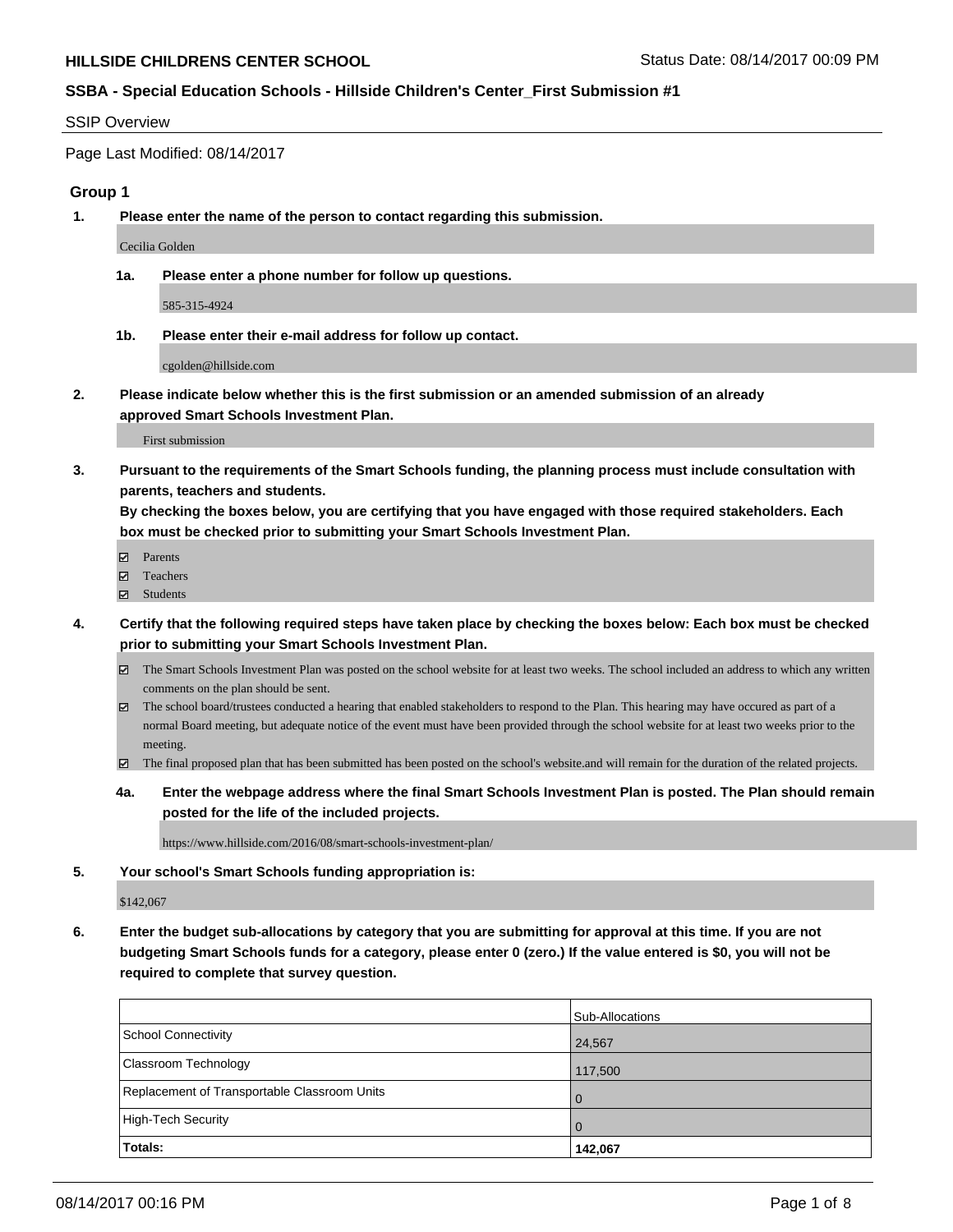#### School Connectivity

Page Last Modified: 08/14/2017

### **Group 1**

# **1. Describe how you intend to use Smart Schools funds for high-speed broadband and/or wireless connectivity projects in school buildings.**

Through guidance from the Hillside Family of Agencies Technology Department as well as input from the Hillside education community, which includes teachers, students and parents, the Hillside Children's Center has identified a need to add wireless capability to our Day Treatment program at Halpern. To add wireless, we will need to install an access point, PoE switches, and cables (see chart below).

| <b>School Site</b>    | <b>Classroom Equipment</b>   | <b>Total Cost</b>                      |
|-----------------------|------------------------------|----------------------------------------|
| <b>Halpern Campus</b> |                              | \$24,567 (Access Point [Unit, License, |
| 695 Bay Rd            | <b>Wireless Connectivity</b> | Drop]=\$22,500; PoE Switches=\$2,000;  |
| Webster, NY $14580$   |                              | $\text{Cables} = $67$                  |
| <b>IGRAND TOTAL</b>   |                              | \$24,567                               |

#### **2. Describe how the school plans to use digital connectivity and technology to improve teaching and learning.**

Our proposed technology investments are closely aligned with the *Hillside Children's Education Center's (HCEC) 2014-17 Strategic Planning Goals*, specifically goals dedicated to improving student engagement, participation, and academic progress and to increasing the infusion of technology into curriculum and courses by 25% percent. The HCEC's mission is to strategically and effectively educate students in partnership with families and youth who have experienced significant challenges that interfere with their participation in school and/or the community. Our proposed Smart Schools Investment Plan focuses on *increasing the academic engagement and progress* of our significantly challenged students; supporting a *professional development strategy* for all staff to ensure their effectiveness with students we serve; and designing classrooms and school environments, which *effectively address the individual levels and learning differences* of students. The specific School Connectivity investment we have identified is:

**Wireless Connectivity.** Our Day Treatment program has unique needs due to its focus on transitioning youth back to their community's home school district. We have an obligation to provide students technology exposure as a tool for research, composing, calculation and communication. Without quality technology, our students return to their home districts behind their peers. Wireless connectivity is essential as we work to create a quality, flexible learning environment for students by providing the use of a variety of classroom technology tools. Funds that support the purchase and installation of expensive wiring are currently not included in our SED rates, which is why the Smart Schools Bond funding is so critical.

## **3. Does your School Connectivity project require new construction or substantially altered space and result in capitalized cost in excess of \$100,000?**

 $N_{\Omega}$ 

### **4. If you are submitting an allocation for School Connectivity complete this table.**

**Note that the calculated Total at the bottom of the table must equal the Total allocation for this category that you entered in the SSIP Overview overall budget.** 

|                                            | Sub-Allocation |
|--------------------------------------------|----------------|
| Network/Access Costs                       | 24,500         |
| <b>Outside Plant Costs</b>                 | $\bf{0}$       |
| School Internal Connections and Components | 67             |
| Professional Services                      | 0              |
| Testing                                    | 0              |
| Other Upfront Costs                        | 0              |
| <b>Other Costs</b>                         | 0              |
| Totals:                                    | 24,567         |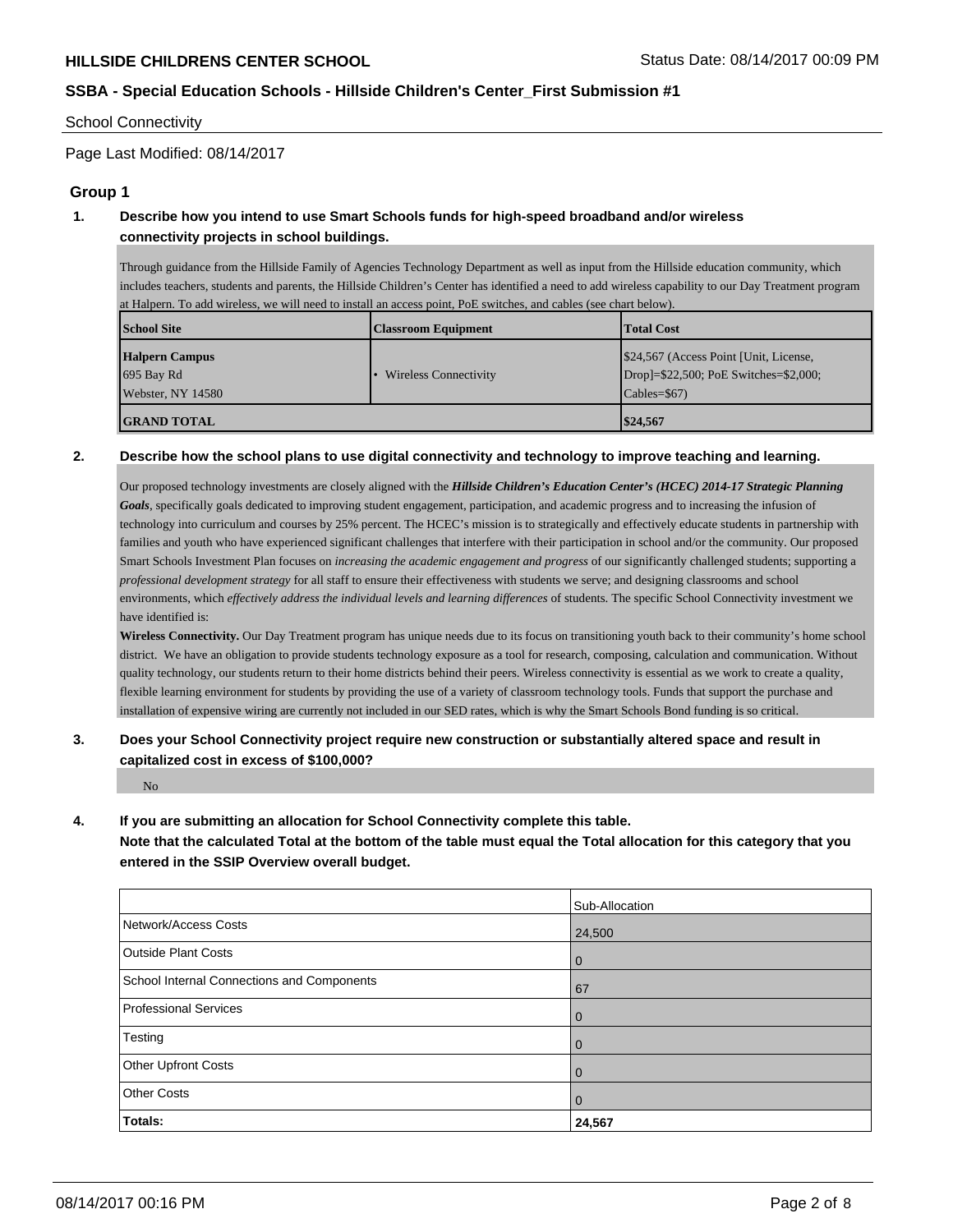School Connectivity

Page Last Modified: 08/14/2017

**5. Please detail the type, quantity, per unit cost and total cost of the eligible items under each sub-category. This is especially important for any expenditures listed under the "Other" category. All expenditures must be eligible for tax-exempt financing to be reimbursed with Smart Schools funds. Sufficient detail must be provided so that we can verify this is the case. If you have any questions, please contact us directly through smartschools@nysed.gov. Add rows under each sub-category for additional items, as needed.**

| Select the allowable expenditure<br>type.<br>Repeat to add another item under<br>each type. | Item to be purchased | Quantity | Cost per Item | <b>Total Cost</b> |
|---------------------------------------------------------------------------------------------|----------------------|----------|---------------|-------------------|
|                                                                                             |                      |          |               |                   |
| Network/Access Costs                                                                        | <b>Access Point</b>  | 15       | 700           | 10,500            |
| Network/Access Costs                                                                        | <b>PoE Switches</b>  |          | 1,000         | 2.000             |
| <b>Connections/Components</b>                                                               | Cables               |          | 67            | 67                |
| Network/Access Costs                                                                        | License              | 15       | 300           | 4,500             |
| Network/Access Costs                                                                        | Wiring               | 15       | 500           | 7,500             |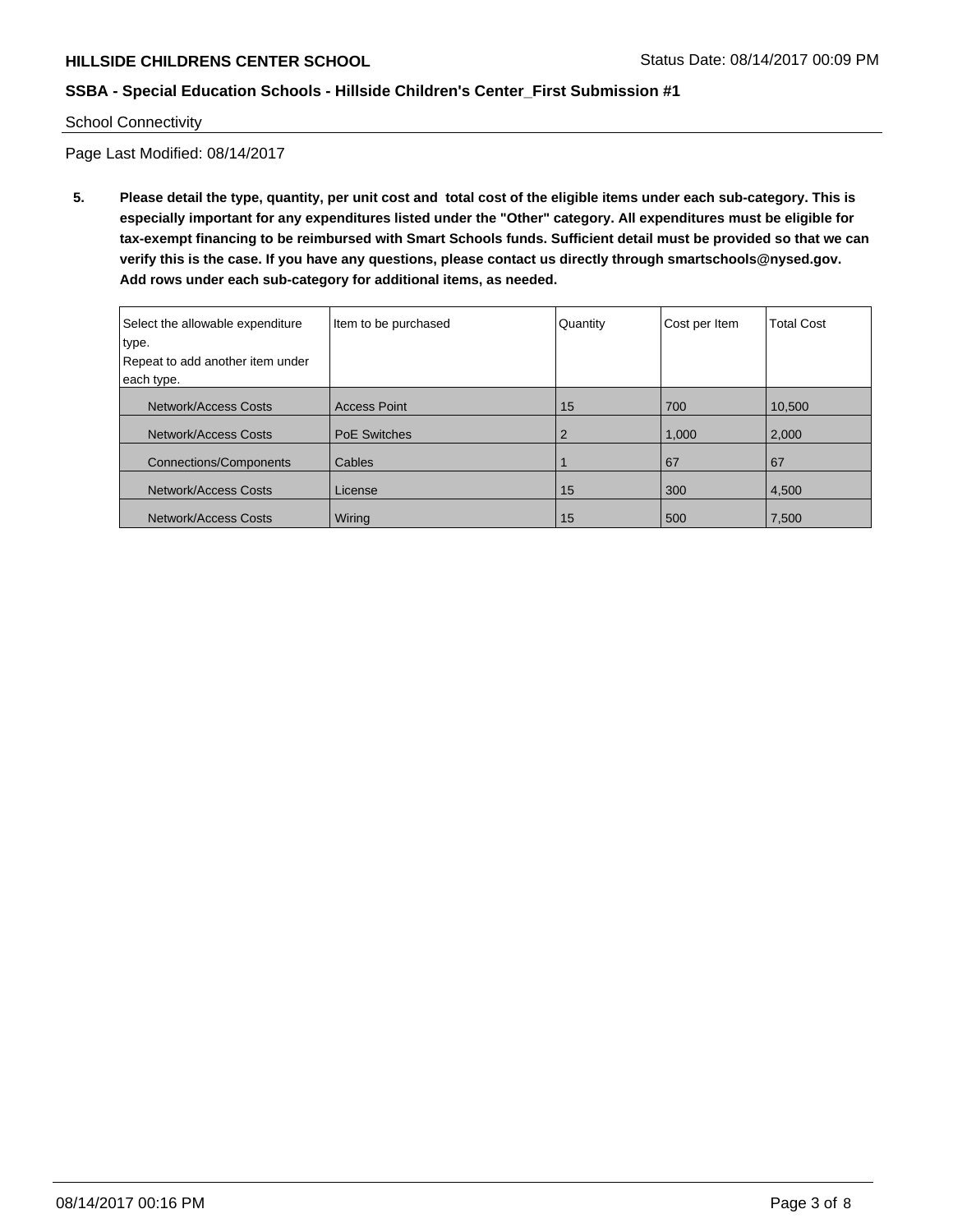Classroom Learning Technology Equipment (Devices)

Page Last Modified: 08/14/2017

## **Group 1**

#### **1. Describe the devices you intend to purchase and their compatibility with existing or planned platforms or systems.**

Through guidance from the Hillside Family of Agencies Technology Department as well as input from the Hillside education community, which includes teachers, students and parents, the Hillside Children's Center has identified the following technology equipment for purchase with Smart Schools Bond Act funds:

| <b>School Site</b>                                                       | <b>Classroom Equipment</b>                                                                                                                                                                            | <b>Total Cost</b> |
|--------------------------------------------------------------------------|-------------------------------------------------------------------------------------------------------------------------------------------------------------------------------------------------------|-------------------|
| <b>Finger Lakes Campus</b><br>7432 County House Road<br>Auburn, NY 13021 | • (2) Laptop Carts with 6 HP laptops in each<br>cart, \$5,000 each<br>• (1) Sony Camcorder, Tripod, \$1,050                                                                                           | \$11,050          |
| <b>Snell Farm Campus</b><br>7320 Snell Hill Rd<br>Bath, NY 14810         | • (2) Laptop Carts with 6 HP laptops in each<br>cart, \$5,000 each<br>(1) iPad Cart with 10 iPads in each cart,<br>\$9,500<br>• (1) Sony Camcorder, Tripod, \$1,050                                   | \$20,550          |
| <b>Halpern Campus</b><br>695 Bay Rd<br>Webster, NY 14580                 | (2) Laptop Carts with 6 HP Laptops in each<br>cart, \$5,000 each.<br>• (4) Extra HP laptops for an existing cart \$600<br>each<br>• (4) Projectors \$600 each<br>• (1) Sony Camcorder, Tripod \$1,050 | \$15,850          |
| <b>Crestwood Campus</b><br>2075 Scottsville Road<br>Rochester, NY 14623  | • (1) Laptop Cart with 6 HP Laptops in each<br>cart, \$5,000 each.<br>• (1) Sony Camcorder, Tripod, \$1,050                                                                                           | \$6,050           |
| <b>Monroe Ave Campus</b><br>1183 Monroe Ave<br>Rochester, NY 14620       | • (4) Laptop Carts with 6 HP Laptops in each<br>cart, \$5,000 each<br>• (1) iPad Cart with 10 iPads in each cart,<br>\$9,500<br>• (1) Sony Camcorder, Tripod, \$1,050                                 | \$30,550          |
| <b>Varick Campus</b><br>4887 State Route 96A<br>Varick, NY 14541         | • (6) Laptop Carts with 6 HP Laptops in each<br>cart, \$5,000 each<br>• (4) Projectors, \$600 each<br>• (1) Sony Camcorder, Tripod, \$1,050                                                           | \$33,450          |
| <b>GRAND TOTAL</b>                                                       |                                                                                                                                                                                                       | \$117,500         |

We have also increased bandwidth to ensure adequate speed to support the proposed classroom technology additions. All ongoing technical and instructional support, distribution, preparation and maintenance and will be provided through the Hillside Family of Agencies (HFA) Technology Department. This support is funded through the HFA annual budget and will not be paid for with Smart Schools funding. We will also provide ongoing professional development activities for teachers that focus on successfully integrating technology into lesson plans.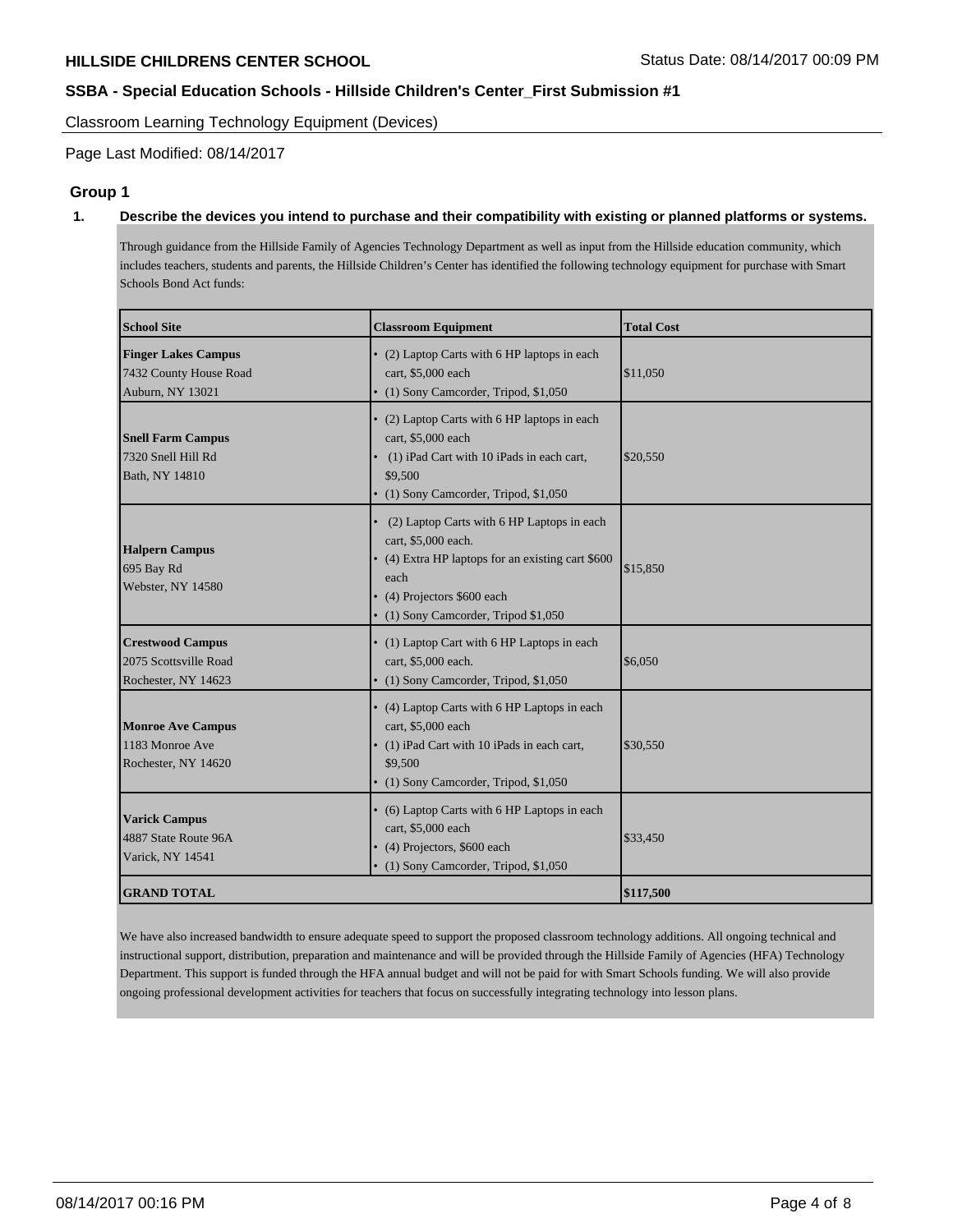Classroom Learning Technology Equipment (Devices)

Page Last Modified: 08/14/2017

### **2. Describe how the proposed technology purchases will improve teaching and learning inside or outside of the classroom.**

Our proposed technology investments are closely aligned with the *Hillside Children's Education Center's (HCEC) 2014-17 Strategic Planning Goals*, specifically goals dedicated to improving student engagement, participation, and academic progress and to increasing the infusion of technology into curriculum and courses by 25% percent. The HCEC's mission is to strategically and effectively educate students in partnership with families and youth who have experienced significant challenges that interfere with their participation in school and/or the community. Our proposed Smart Schools Investment Plan focuses on *increasing the academic engagement and progress* of our significantly challenged students; supporting a *professional development strategy* for all staff to ensure their effectiveness with students we serve; and designing classrooms and school environments, which *effectively address the individual levels and learning differences* of students. The specific Classroom Learning Technology investments we have identified are:

**1. Mobile Computer Labs.** The introduction and/or expansion of *Mobile Computer Labs* will enable teachers and students to access a wealth of educational information in the classroom on an as-needed basis and ensure that each child will have access to the new technology by sharing resources among classes. Mobile laptop or tablet carts provide multiple benefits over the traditional computer lab, including: school-wide access to Mobile Computer Lab on an as-needed basis; lower cost versus equipping each classroom with its own computers; provides computers to each child in the class, eliminating the need to share limited number of computers; opportunities to develop critical computer skills; interactive, multimedia learning opportunities; access to unlimited learning materials on the Internet; ability to integrate computer time into home classroom without need to move behaviorally challenged students to another space; and secure storage of technology equipment when not in use. Incorporating Mobile Computer Labs into classroom lessons will help to increase student engagement by providing hands-on learning experiences that can be customized based on individual needs. For programs serving younger students, the labs will be equipped with tablets which are easier to use. Labs for older students will have laptop computers.

**2. Camcorders for Teacher Recording/Evaluation.** Hillside's district-wide strategic plan includes the identification and implementation of evidence-based practices and effective trauma-informed instructional strategies. One aspect of our strategic professional development plan is to record and critique our teachers in order to improve and share best practices among Hillside colleagues. To support this endeavor, we will purchase a camcorder/tripod for each school so that teacher performance can be recorded and evaluated. This process will help to drive continuous improvement in instructional quality across our district. The use of camcorders to record and evaluate teacher performance helps to standardize the evaluation process, as opposed to in-person observance. It also enables teachers to view and critique their own performance and creates a recording of effective teaching practices to use in professional development activities.

**3. Projectors.** Two of our programs (Halpern and Varick) are in need of multimedia projectors. Projectors benefit classrooms in many ways, including visual aid, greater versatility, enhanced lessons, heightened student awareness and customized curriculum applications. Multimedia projectors allow teachers to provide diverse content to all students in the classroom at once, allowing students to have a visual and colorful learning experience during a given lesson. These projectors are highly effective for this generation's visually oriented youth because they help make abstract concepts easier to understand. Projectors also free teachers from being limited to chalk and dry-erase boards to present information to their students. With the use of projectors, teachers can now use films, slides, and images to teach students about a variety of subjects. Teachers will also find that incorporating the Internet in lessons is much easier because projectors can display web content to an entire class at once.

**3. To ensure the sustainability of technology purchases made with Smart Schools funds, schools must have a plan to maintain and support technology purchases reimbursed with Smart Schools funds. This sustainability plan should support recurring costs of use that are ineligible for Smart Schools funding such as device maintenance, technical support, Internet and wireless fees, maintenance of hotspots, staff professional development, building maintenance and the replacement of incidental items.**

By checking this box, you certify that the school has a sustainability plan as described above.

**4. Schools must ensure that devices purchased with Smart Schools funds will be distributed, prepared for use, maintained and supported appropriately. Schools must maintain detailed device inventories in accordance with generally accepted accounting principles.**

By checking this box, you certify that the school has a distribution and inventory management plan and system in place.

- **5. Schools must contact the SUNY/CUNY teacher preparation program that supplies the largest number of the its new teachers to request advice on innovative uses and best practices at the intersection of pedagogy and educational technology.**
	- By checking this box, you certify that you have contacted the SUNY/CUNY teacher preparation program that supplies the largest number of your new teachers to request advice on these issues.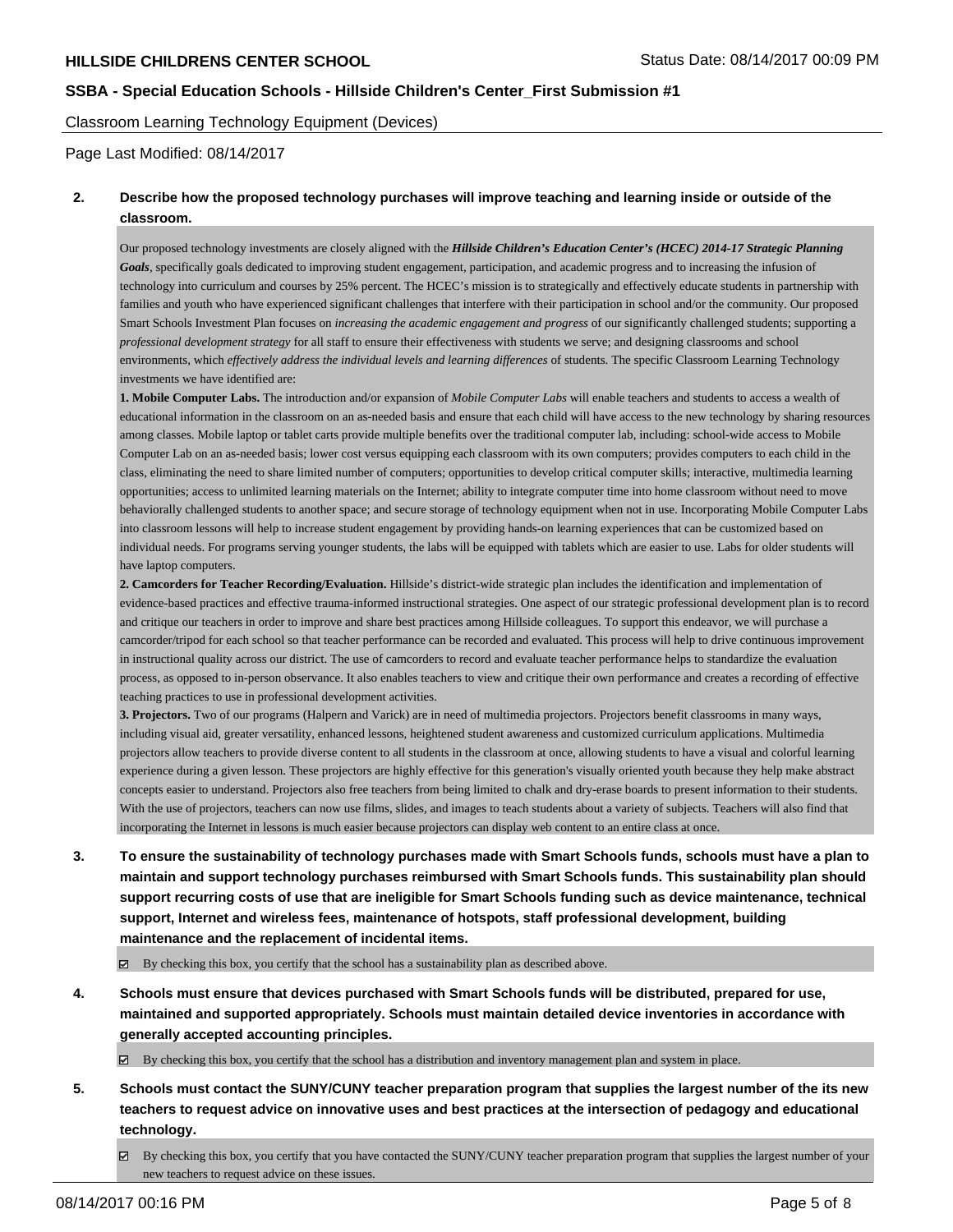Classroom Learning Technology Equipment (Devices)

Page Last Modified: 08/14/2017

**5a. Please enter the name of the SUNY or CUNY Institution that you contacted.**

SUNY Geneseo

**5b. Enter the primary Institution phone number.**

(585) 245-5211

**5c. Enter the name of the contact person with whom you consulted and/or will be collaborating with on innovative uses of technology and best practices.**

Diantha Watts

**6. If you are submitting an allocation for Classroom Educational Technology, complete this table. Note that the calculated Total at the bottom of the table must equal the Total allocation for this category that you entered in the SSIP Overview overall budget.**

|                          | Sub-Allocation |
|--------------------------|----------------|
| Interactive Whiteboards  | l O            |
| Computer Servers         | l 0            |
| <b>Desktop Computers</b> | $\overline{0}$ |
| Laptop Computers         | 87,400         |
| <b>Tablet Computers</b>  | 19,000         |
| <b>Other Costs</b>       | 11,100         |
| Totals:                  | 117,500        |

**7. Please detail the type, quantity, per unit cost and total cost of the eligible items under each sub-category. This is especially important for any expenditures listed under the "Other" category. All expenditures must be capital bond eligible to be reimbursed with Smart Schools funds. If you have any questions, please contact us directly through smartschools@nysed.gov.**

**Add rows under each sub-category for additional items, as needed.**

| Select the allowable expenditure | Item to be purchased                | Quantity | Cost per Item | <b>Total Cost</b> |
|----------------------------------|-------------------------------------|----------|---------------|-------------------|
| type.                            |                                     |          |               |                   |
| Repeat to add another item under |                                     |          |               |                   |
| each type.                       |                                     |          |               |                   |
| <b>Laptop Computers</b>          | Laptop Carts with 6 HP laptops each | 17       | 5,000         | 85,000            |
| <b>Laptop Computers</b>          | <b>Additional HP Laptops</b>        | 4        | 600           | 2,400             |
| <b>Tablet Computers</b>          | iPad Carts with 10 iPads each       | 2        | 9,500         | 19.000            |
| <b>Other Costs</b>               | Sony Camcorder and Tripod           | 6        | 1,050         | 6,300             |
| <b>Other Costs</b>               | Projectors                          | 8        | 600           | 4,800             |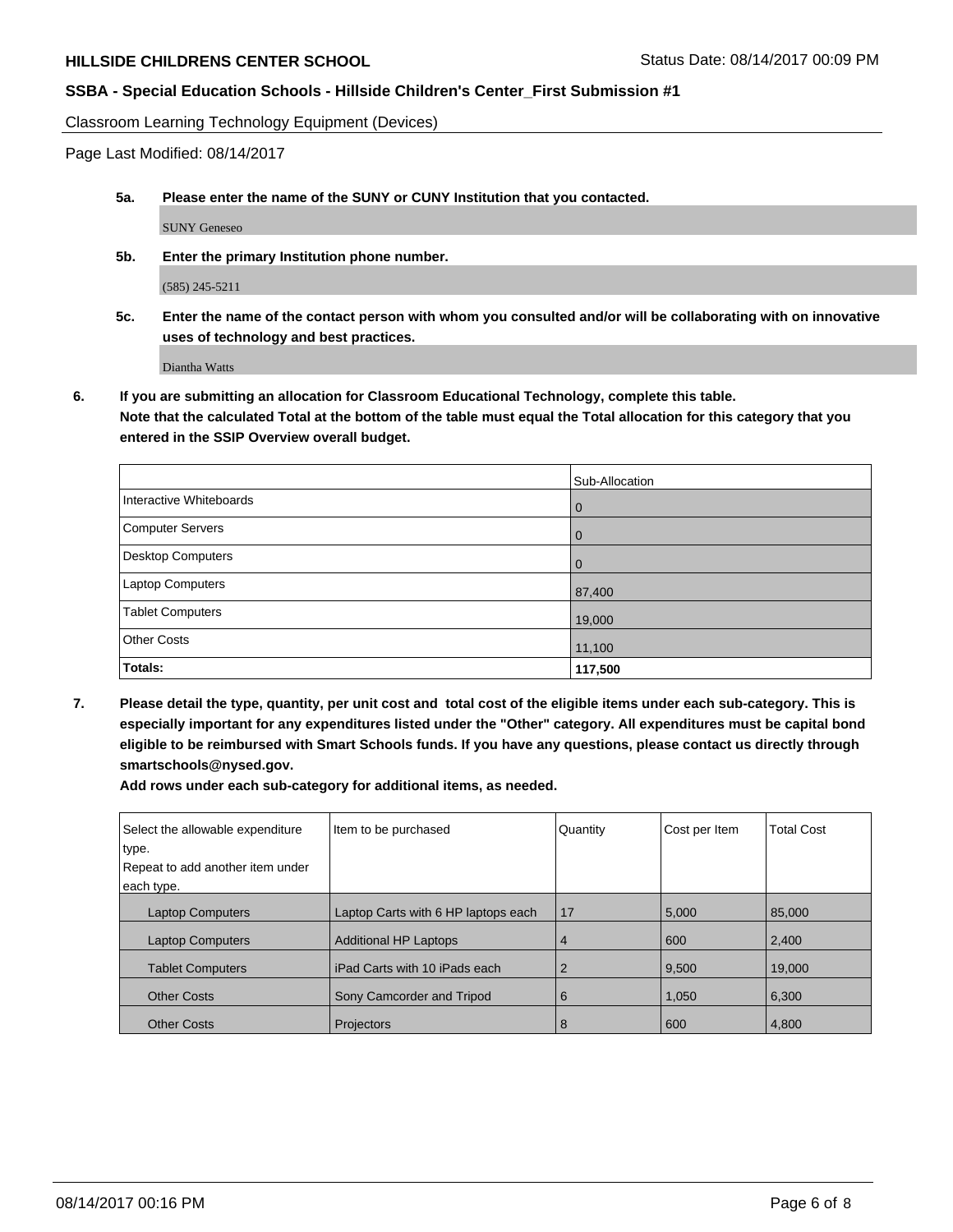Replace/Modernize Transportable Classrooms

Page Last Modified: 07/05/2017

### **Group 1**

**1. Describe the school's plan to construct, enhance or modernize education facilities to provide high-quality instructional space by replacing transportable classrooms.**

(No Response)

**2. Does your Classroom Trailer project require new construction or substantially altered space and result in capitalized cost in excess of \$100,000?**

(No Response)

**3. If you have made an allocation for Replace Transportable Classrooms, complete this table. Note that the calculated Total at the bottom of the table must equal the Total allocation for this category that you entered in the SSIP Overview overall budget.**

|                                                | Sub-Allocation |
|------------------------------------------------|----------------|
| Construct New Instructional Space              | (No Response)  |
| Enhance/Modernize Existing Instructional Space | (No Response)  |
| <b>Other Costs</b>                             | (No Response)  |
| Totals:                                        |                |

**4. Please detail the type, quantity, per unit cost and total cost of the eligible items under each sub-category. This is especially important for any expenditures listed under the "Other" category. All expenditures must be capital bond eligible to be reimbursed with Smart Schools funds. If you have any questions, please contact us directly through smartschools@nysed.gov.**

**Add rows under each sub-category for additional items, as needed.**

| Select the allowable expenditure | Item to be purchased | Quantity      | Cost per Item | <b>Total Cost</b> |
|----------------------------------|----------------------|---------------|---------------|-------------------|
| type.                            |                      |               |               |                   |
| Repeat to add another item under |                      |               |               |                   |
| each type.                       |                      |               |               |                   |
| (No Response)                    | (No Response)        | (No Response) | (No Response) | (No Response)     |